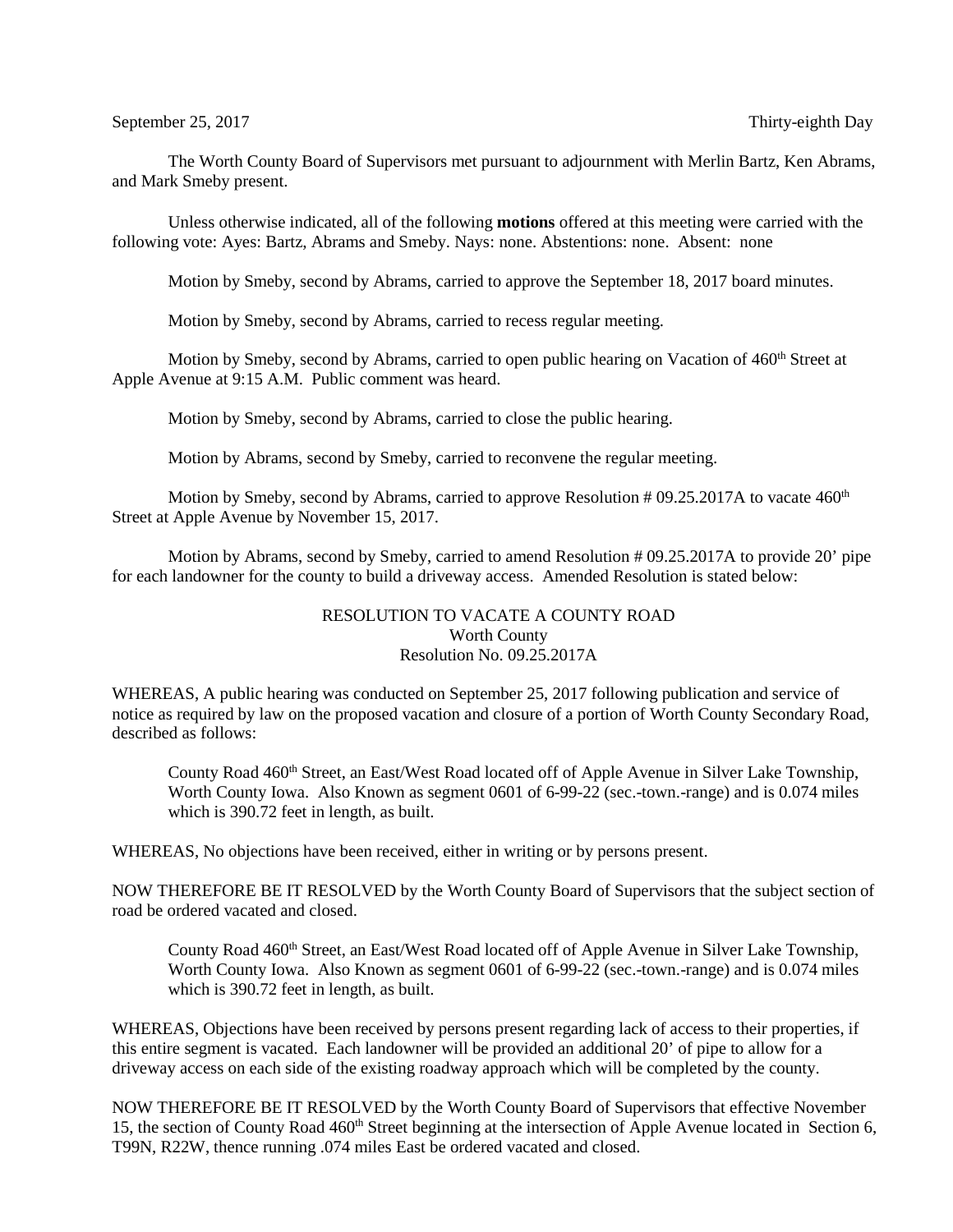Merlin Bartz, Chairperson Worth County Board of Supervisors

September 25, 2017

ATTEST: Jacki A. Backhaus Worth County Auditor

Public comment was heard regarding CAFOs.

Motion by Abrams, second by Smeby, carried to approve designating the chairperson to sign a tower site land lease agreement between the Nelson Family Trust and Worth County at \$300.00/ year for ten years ending on September 6, 2027.

Motion by Smeby, second by Abrams, carried to recess regular meeting.

Motion by Abrams, second by Smeby, carried to open public hearing to approve the 2017 Amendment to Urban Renewal Plan for the Worth County Consolidated Urban Renewal Areas at 10:00 A.M. Public comment was heard.

Motion by Smeby, second by Abrams, carried to close the public hearing.

Motion by Smeby, second by Abrams, carried to reconvene the regular meeting.

Motion by Smeby, second by Abrams, carried to continue the hearing to approve the 2017 Amendment to Urban Renewal Plan for the Worth County Consolidated Urban Renewal Areas to October 2, 2017 at 10:00 A.M.

Motion by Smeby, second Abrams, carried to approve claims in the amount of \$237,534.09 as per the following schedule:

| AT & T                     | Service-E911 | 35.45     |
|----------------------------|--------------|-----------|
| Agvantage Fs Inc           | Fuel-Eng     | 10,753.58 |
| Albert Lea Seed House Inc  | Supplies-Con | 519.50    |
| Albert Lea Steel Inc       | Supplies-Con | 82.84     |
| All States Ag Parts        | Parts-Eng    | 40.75     |
| <b>Alliant Energy</b>      | Service-Sdp  | 172.52    |
| Benchmark Agribusiness Inc | Service-Con  | 419.26    |
| <b>Bmc Aggregates Llc</b>  | Rock-Eng     | 94,035.83 |
| Carquest Auto Parts Inc    | Parts-Shf    | 35.54     |
| Centurylink                | Service-E911 | 333.86    |
| <b>Cintas Corporation</b>  | Service-Eng  | 217.43    |
| City Of Fertile            | Service-Eng  | 67.96     |
| Dana Young                 | Service-Mex  | 50.00     |
| Diamond Mowers Inc         | Parts-Eng    | 916.19    |
| Eilertson Repair           | Service-Con  | 79.50     |
| <b>Fallgatter's Market</b> | Supplies-Shf | 816.74    |
| <b>Fastenal Company</b>    | Parts-Eng    | 114.19    |
| Galls, Llc                 | Supplies-Shf | 1,109.82  |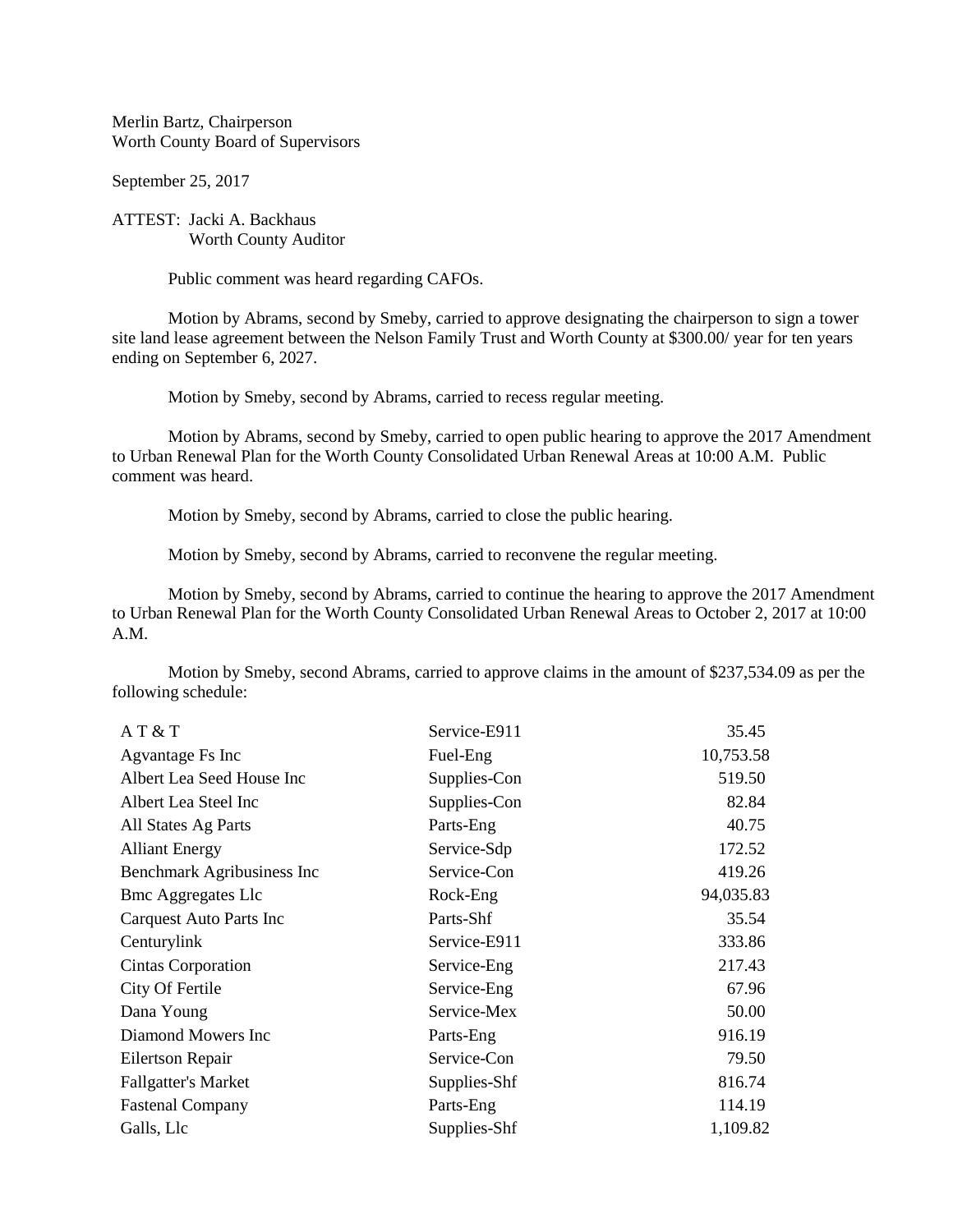| Genie Foss                         | Service-Aud            | 9.50      |
|------------------------------------|------------------------|-----------|
| Greve Law Office                   | Postage-Aty            | 46.13     |
| Heartland Asphalt Inc              | Service-Eng            | 1,262.53  |
| <b>Heartland Power Coop</b>        | Service-Wwt            | 2,913.67  |
| Henry M. Adkins & Son Inc.         | Service-Aud            | 1,925.33  |
| Ia Prison Industries               | Supplies-Eng           | 500.00    |
| Isac Group Health                  | <b>Health Ins Prem</b> | 66,378.00 |
| Iscta                              | Edu-Trs                | 65.00     |
| Joel Rohne                         | Mileage-Aud            | 38.00     |
| Karen Abrahams                     | Service-Aud            | 90.25     |
| Karen Woodhouse                    | Service-Aud            | 92.63     |
| Kathryn Brodersen                  | Service-Aud            | 95.63     |
| Kibble Equipment Llc               | Parts-Eng              | 509.62    |
| <b>Knudtson Automotive Service</b> | Service-Shf            | 48.55     |
| Larsen Plumbing & Heating Inc      | Service-Shf            | 196.00    |
| Laurie Olsen                       | Mileage-Aud            | 62.50     |
| Lawn's Plus                        | Service-Wwt            | 245.00    |
| <b>Lawson Products Inc</b>         | Supplies-Eng           | 227.19    |
| Linda Weatherwax                   | Service-Aud            | 102.63    |
| Manly Junction Signal              | Service-Shf            | 200.00    |
| Marco Technologies Llc             | Service-Shf            | 807.22    |
| Marge Tenold                       | Service-Aud            | 90.25     |
| Martin Marietta Materials Inc      | Rock-Eng               | 6,324.65  |
| Mediacom                           | Service-Dap            | 207.54    |
| Medline Industries Inc.            | Supplies-Phd           | 271.36    |
| Melinda Holden                     | Service-Aud            | 92.63     |
| Mike Woodhouse                     | Service-Aud            | 92.63     |
| <b>Nacyso</b>                      | Dues                   | 30.00     |
| Napa Auto Parts                    | Parts-Eng              | 48.99     |
| Niacog                             | Service-Tra            | 2,162.17  |
| Northwood Anchor Inc               | Service-Shf            | 557.40    |
| Northwood Fire Department          | Rent-Aud               | 50.00     |
| Northwood True Value               | Supplies-Eng           | 548.10    |
| Nuss Truck & Equipment Inc         | Parts-Eng              | 35.71     |
| Paetec                             | Service-Eng            | 14.18     |
| Pathology Assoc Of Mason City      | Service-Mex            | 250.00    |
| Peopleservice Inc                  | Service-Wat & Wwt      | 15,405.00 |
| <b>Pinnacle Quality Insight</b>    | Service-Phd            | 150.00    |
| <b>Pitney Bowes Global</b>         | Service-Dap            | 352.68    |
| Reindl Repair                      | Service-Shf            | 385.13    |
| Reinhart Food Service Llc          | Supplies-Shf           | 430.47    |
| Sandra Holden                      | Service-Aud            | 92.63     |
| Sandra Trainer                     | Service-Aud            | 98.25     |
| Sanofi Pasteur Inc                 | Supplies-Phd           | 2,666.80  |
| Scott Van Keppel Llc               | Service-Eng            | 2,091.30  |